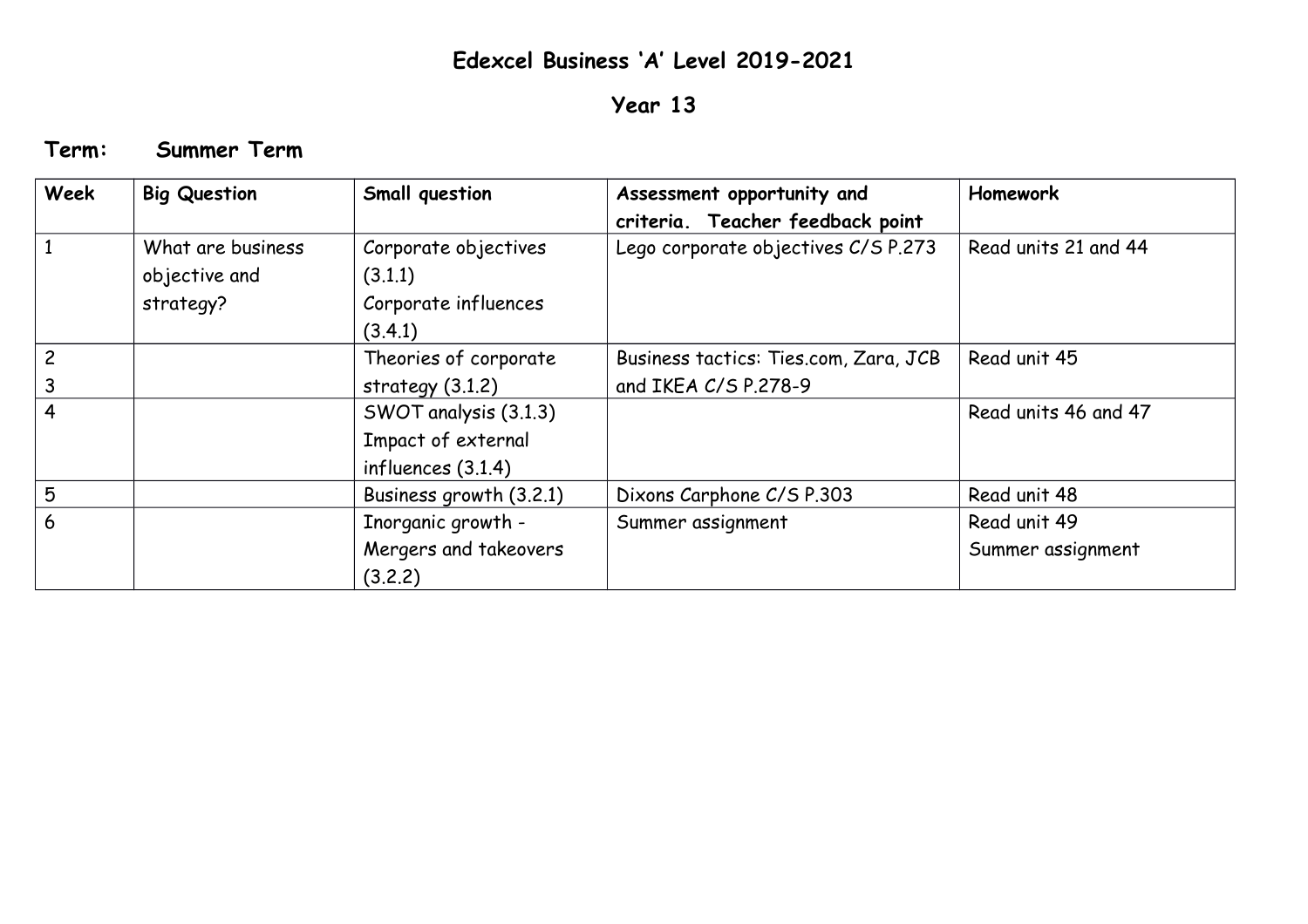## **Term: Autumn term to January mock examination**

| Week                           | <b>Big Question</b>                                                               | Small question                                      | Assessment opportunity and<br>criteria. Teacher feedback point | <b>Homework</b>      |
|--------------------------------|-----------------------------------------------------------------------------------|-----------------------------------------------------|----------------------------------------------------------------|----------------------|
| $\mathbf{1}$<br>$\overline{c}$ | What are business<br>objective and                                                | Organic growth (3.2.2)<br>Reasons for staying small | The Car Finance Company C/S P.307                              | Read units 50 and 51 |
| 3                              | strategy?<br>What influences are<br>there on a business<br>when making decisions? | (3.2.4)<br>Corporate influences<br>(3.4.1)          | Rolls Royce C/S P.346                                          | Read unit 56         |
| $\overline{4}$<br>5            |                                                                                   | Shareholders vs<br>Stakeholders (3.4.3)             |                                                                | Read unit 58         |
| 6                              |                                                                                   | Business ethics (3.4)                               | Directors' Pay C/S P.365                                       | Read unit 59         |
| $\overline{7}$<br>8            |                                                                                   | Corporate culture (3.4.2)                           | Mosiac C/S P.351                                               | Read unit 57         |
| 9                              | What decision-making                                                              | Critical path analysis                              | Newport Holdings C/S P.340                                     | Read unit 55         |
| 10                             | techniques do<br>businesses use?                                                  | (3.3.4)                                             | OCR past papers: Sunnydale farm,<br>Park and Tysu              |                      |
| 11                             |                                                                                   | Decision tree analysis                              | Opel Media C/S P.333-4                                         | Read unit 54         |
| 12                             |                                                                                   | (3.3.3)                                             | OCR past paper: Red Lion Inn                                   |                      |
| 13<br>14                       |                                                                                   | Investment appraisal<br>(3.3.2)                     | FIORIpori C/S P.327                                            | Read unit 53         |
| 15<br>16                       |                                                                                   | Quantitative sales<br>forecasting (3.3.1)           | Prosper-I C/S P.319                                            | Read unit 52         |